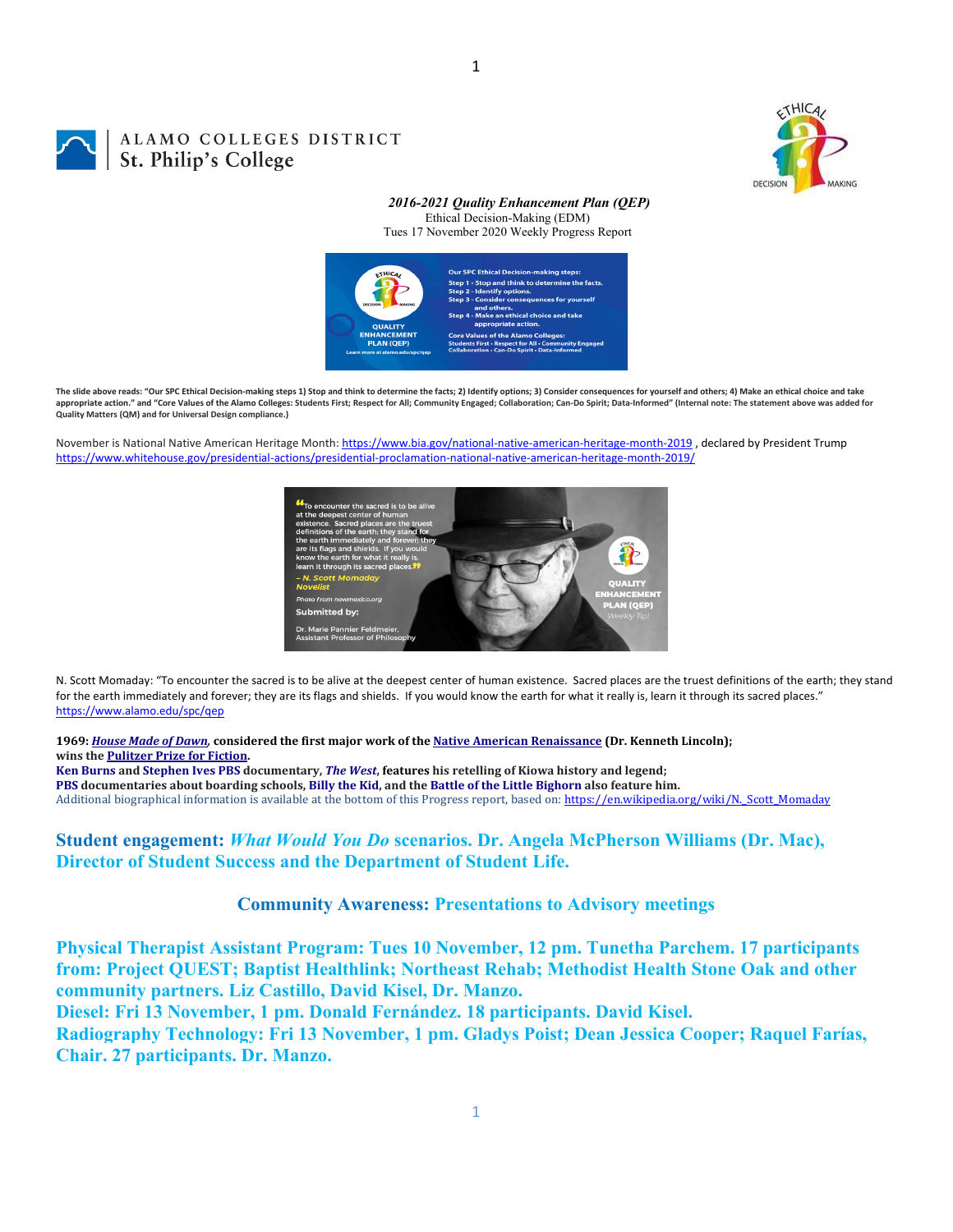**Assessments: Online QEP 1) constituent; and 2) event surveys created. Dr. Melissa Guerrero, Director of Institutional Research. 25 and 17 respondents.** https://survey.alamo.edu/Survey.aspx?s=439c10d5fbe14e7cafe541f73aba507b

**Faculty and Staff Professional Development: 2020 Fall Two Year Ethics Bowl. 1) asynchronous prerecordings and 2) synchronous competition rounds. Cases 4, 5, 6, 7, 15 eliminated. Santa Fe College hosts asynchronous recording sessions to encourage uniform preparation. SPC student Wallace Mack and SPC faculty Charlie Langston assisting Santa Fe College coach Ann Thebaux in coaching a Santa Fe team.** 

**The team recorded presentations for: Cases #1, #13, #12, #8.**

**11/1-7:** teams receive 1) competitors' 4 case presentations, record 2) commentaries: 5 minutes. **11/8-14**: teams receive 2) competitors' 4 case commentaries, record their 3) responses: 5 minutes.

**11/15-19**: judges score all recordings: 1) presentations; 2) commentaries in response to presentations; 3) responses to commentaries; and also prep their judges' Q&A questions for synchronous competition, below. **11/20-21**: synchronous competition: teams, moderators, and judges come together for two days. Five minute refresher / synopsis presentations / warmups for each case (not scored); judges question teams.

## **Ongoing Assessment: Personal & Social Responsibility Inventory II**

**PSRI II, post-Test: M 11/9-F 12/11. Monday 11/16: 90 surveys completed. Note: Due to fully Remote semester, 2020 PSRI-II began 7 days earlier than in 2019, so will be open 7 days longer than in 2019.** 

## **Review of recent Assessments: PSRI-I, 2019 and 2020**

**Fall 2020 PSRI-I: F 8/21-F 10/2: 928 surveys; due to fully remote semester extended to Fri 10/2 (14 days). Fall 2020 PSRI-I Surveys: M 8/31: 460; F 9/11: 642; R 9/17: 705; R 9/24: 798; M 9/28: 857; F 10/2: 928.** 

**Fall 2019 PSRI-I: F 8/23-F 9/20; 1157 surveys completed. Note: 2019 had 229 more surveys completed than in 2020; 2020 was our first fully remote semester.** 

**Assessment Publicity: Email sent directly to students regarding PSRI-I survey; TigerPRESS to also announce PSRI-I; PSRI-I poster. Liz Castillo, Johnny Rodriguez, Alexa Saavedra, Larry Lopez.** 

#### **Upcoming Tasks, Events, and Initiatives**

**Community Awareness: Diagnostic Medical Sonography Advisory, Tues 17 November, 6 pm. Dr. Yvette Senovsky. 100% pass rate for two most recent cohorts.**

**Community Awareness: Surgical Technology Advisory, Thurs 19 November, 6 PM. Program Director J. Williams Cody, Certified Surgical Technologist, Bachelor of Science in Surgical Technology, Associate of Arts, Certified Cardio Pulmonary Resuscitation / Basic Life Support Instructor.**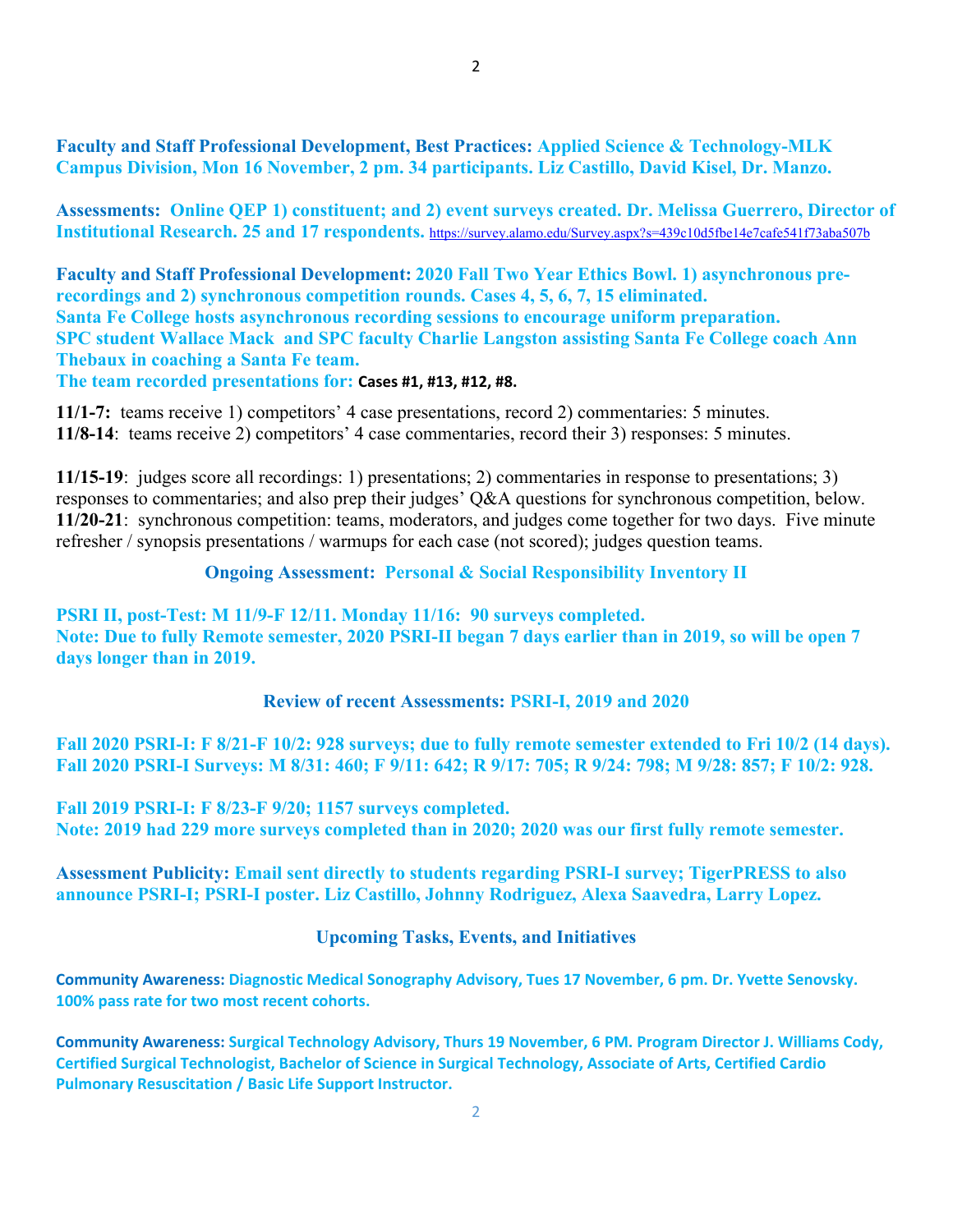#### **Faculty and Staff Professional Development: Best Practices**

**Academic Services Division, Wed 18 November, 9 am. Applied Science & Technology-SW Campus Division, Wed 18 November, 3:15 pm. Student Services Division, Fri 20 November, 9 am.** 

**Community Awareness: Early Childhood and Family Sciences Advisory, Wed 2 December, 2 pm. Amy Huebner.** 

**2021 Community Awareness: Early Childhood and Family Sciences Program orientation, Wed 20 January, 6 pm. Amy Huebner.** 

**Archives for Weekly Progress; Mid-Year; and Annual Reports, 2016 January to Present**  https://www.alamo.edu/spc/about-spc/strategic-plan/quality-enhancement-plan-qep/about-qep/

SPC updates: https://www.alamo.edu/spc/ | SPC Mission, vision, and values https://www.alamo.edu/spc/about-spc/strategic-plan/mission-vision-and-valuesstrategic-plan/ QEP homepage: https://www.alamo.edu/spc/qep | All sessions conducted via Zoom

**Brief biography of the author of the quote:**

1934: born in Lawton, Oklahoma at the Kiowa and Comanche Indian Hospital, registered as having seven-eighths Indian blood, to Mayme 'Natachee,' a writer; and Alfred Morris Momaday, a painter and full-blooded Kiowa; both also teach on the reservation. **1946: moves to Jemez Pueblo, New Mexico.**

**1958: graduates from University of New Mexico with a B.A. in English Literature.** 

1963: graduates from Stanford University with a Ph.D. in English Literature: The Complete Poems of Frederick Goddard Tuckerman **1966: receives Guggenheim Fellowship, researches at Harvard University.**

1969: House Made of Dawn, considered the first major work of the Native American Renaissance (Dr. Kenneth Lincoln); **wins the Pulitzer Prize for Fiction; begins lifelong writing career. 2007: returns to Oklahoma for wife to receive cancer treatment.**

#### *Selected Awards and Accomplishments*

**1992: receives the first Lifetime Achievement Award from the Native Writers' Circle of the Americas.** 

**1993: Golden Plate Award of the American Academy of Achievement.**

1996: Ken Burns and Stephen Ives PBS documentary, The West, features his retelling of Kiowa history and legend.

**2000: St. Louis Literary Award from the Saint Louis University Library Associates.**

**2007: Governor Brad Henry names him the 16th Oklahom Ste Poet laureate.**

**2007: National Medal of Arts awarded to him by President George W. Bush.**

2018: Lifetime Achievement Award from the Anisfield-Wolf Book Awards, the only juried prize to honor the best books **addressing racism and questions of equity and diversity.**

**2018: National Native American Hall of Fame, inaugural induction ceremony.** 

**2019: Ken Burns American Heritage Prize.** 

**2019: Richard C. Holbrooke Distinguished Achievement Award of the Dayton Literary Peace Prize.** 

**2019: PBS American Masters**

PBS documentaries concerning boarding schools, Billy the Kid, and the Battle of the Little Bighorn also feature him.

3